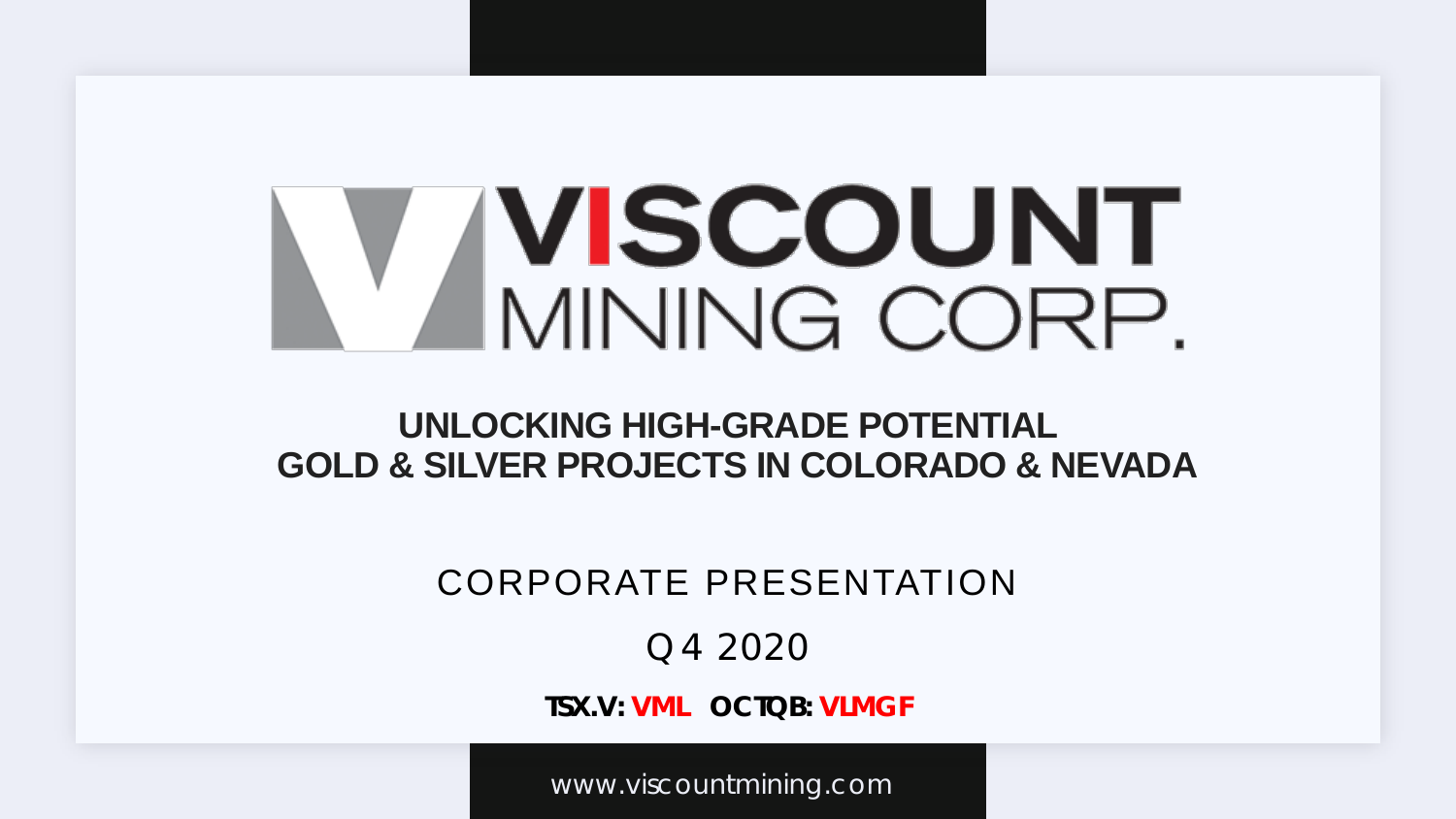# **DISCLAIMER**



Each person to whom a copy of this company presentation ("Presentation") is provided is a "User" and each User agrees to be bound to the terms of this agreement. The attached information has been prepared by Viscount Mining Corp. using their best efforts to realistically and factually present the information contained. However, subjective opinion, dependence upon factors outside Viscount Mining Corp. control and outside information sources unavoidably dictate that Viscount Mining Corp. cannot warrant the information contained to be exhaustive, complete or sufficient. In addition, many factors can affect the information in the Presentation which could significantly alter the results intended by Viscount Mining Corp., rendering the projections in the Presentation unattainable or substantially altered. This Presentation does not constitute a prospectus or public offering for financing, and no guarantees are made or implied with regard to the success of Viscount Mining Corp.'s proposed ventures.

Some of the information in this Presentation are forward-looking statements, future oriented financial information, or financial outlooks (collectively, "forwardlooking statements"). The User can identify these forward-looking statements by forward-looking words such as "may," "will," "expect," "potential," "anticipate," "forecast," "believe," "estimate," "project," "plan," "continue" or similar words. The User should read statements that contain these words carefully because they discuss future expectations, contain projections of future results of operations or of financial condition, or state other forward-looking information. Forward-looking statements include, but are not limited to, statements regarding potential reserves, exploration results, development or production programs, capital and operating expenditures, future revenue estimates, ability to produce minerals, availability of future financing and future plans and objectives of Viscount Mining Corp. There are a variety of risks, uncertainties and events that may cause actual results to differ materially from the expectations and projections described by Viscount Mining Corp. in its forward-looking statements. Actual results relating to, among other things, reserves, results of exploration, capital costs and production costs could differ materially from those currently anticipated in such statements. Factors affecting forwardlooking statements include: the speculative nature of mining exploration, production and development activities; changes in reserve estimates; the productivity of Viscount Mining Corp.'s proposed properties; changes in the operating costs; changes in economic conditions and conditions in the resource, foreign exchange and other financial markets; changes of the interest rates on borrowings; hedging activities; changes in the prices for ore that Viscount Mining Corp. develops or produces; changes in the investment and exploration expenditure levels; litigation; legislation; environmental, judicial, regulatory, political and competitive developments in areas in which Viscount Mining Corp. operates (specifically the State of Nevada); technological, mechanical and operational difficulties encountered in connection with Viscount Mining Corp.'s exploration and development activities; and labour relation matters and costs. The User should refer to the risk disclosures set out in such periodic reports and other disclosure documents that may be filed by Viscount Mining Corp. from time to time with applicable Securities Commissions and other regulatory authorities. While Viscount Mining Corp. considers these assumptions to be reasonable based on information currently available to them, they may prove to be incorrect. Actual results may vary from such forward-looking statements for a variety of reasons, including but not limited to risks and uncertainties with attempting to acquire and develop the properties described herein and other unforeseen events or circumstances. Other than as required by law, Viscount Mining Corp. does not intend, and undertakes no obligation to update any forward-looking information to reflect, among other things, new information or future events.

The Presentation is being disclosed to User for User's discussion, review, and/or evaluation only. It is understood that all historical information is not NI 43-101 compliant and has not been verified by a qualified person. User also agrees not to trade in the securities of Viscount Mining Corp. while in possession of any material information about Viscount Mining Corp. that has not been publicly disclosed and agrees to keep all information received confidential. User agrees that Viscount Mining Corp. reserves all rights in and to the Presentation. User agrees to return all originals and all copies of all materials related to Presentation to Viscount Mining Corp. upon the conclusion of the Presentation.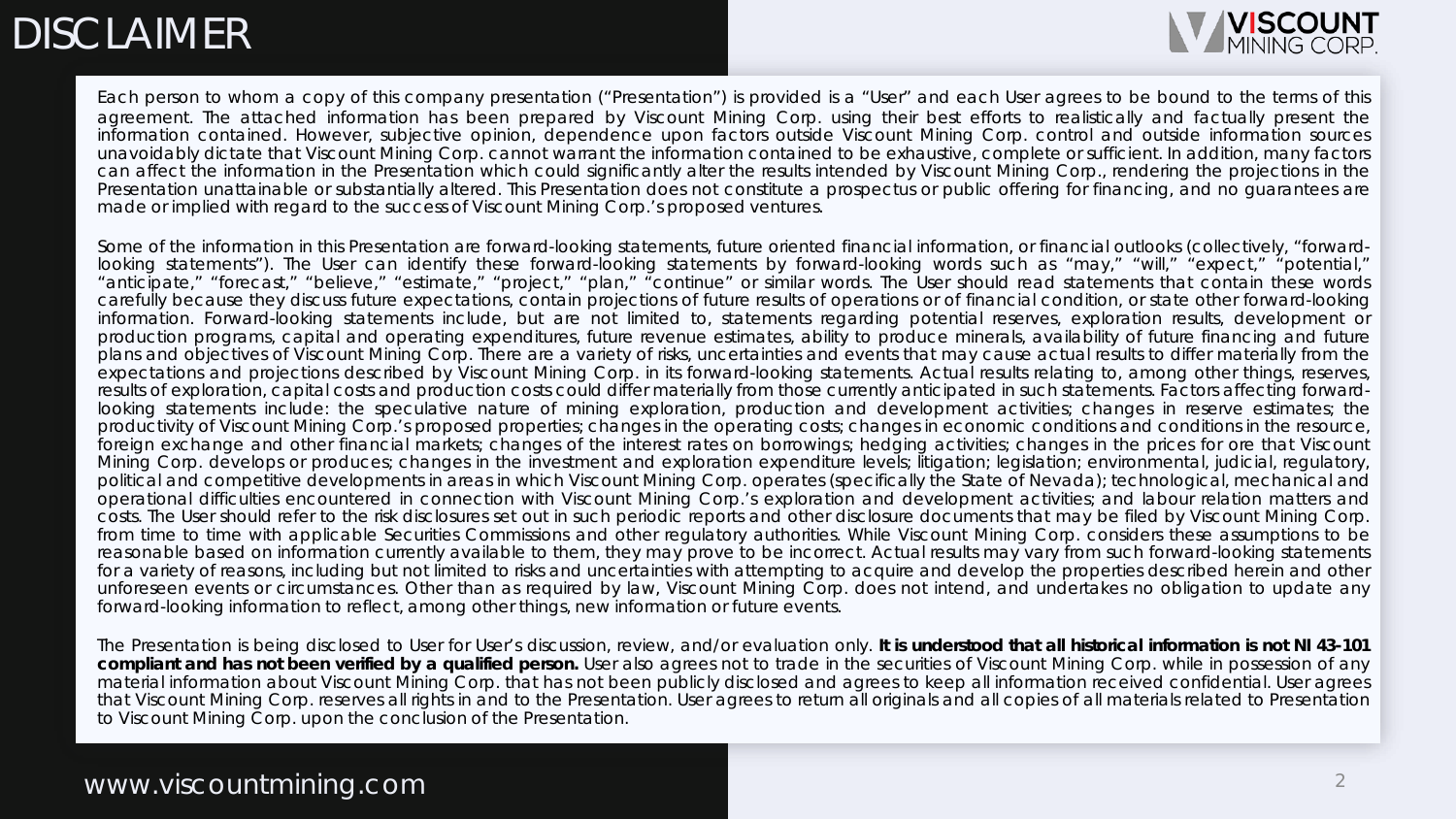

# **WHY VISCOUNT MINING NOW?**

| $\mathbf 1$    | • Exceptional management and technical team with a history of maximizing<br>shareholder value                                  |
|----------------|--------------------------------------------------------------------------------------------------------------------------------|
| $\overline{2}$ | • Two100% owned projects located in one of the best mining jurisdictions<br>globally                                           |
| 3              | • District scale potential with significant exploration upside on large prospective<br>properties in historic mining districts |
|                | • An exploration target of 40-50M ounces of Ag. Recent drilling intercepted<br>bonanza-grade material near surface             |
|                |                                                                                                                                |

### **Currently drilling high grade targets in existing mining camps**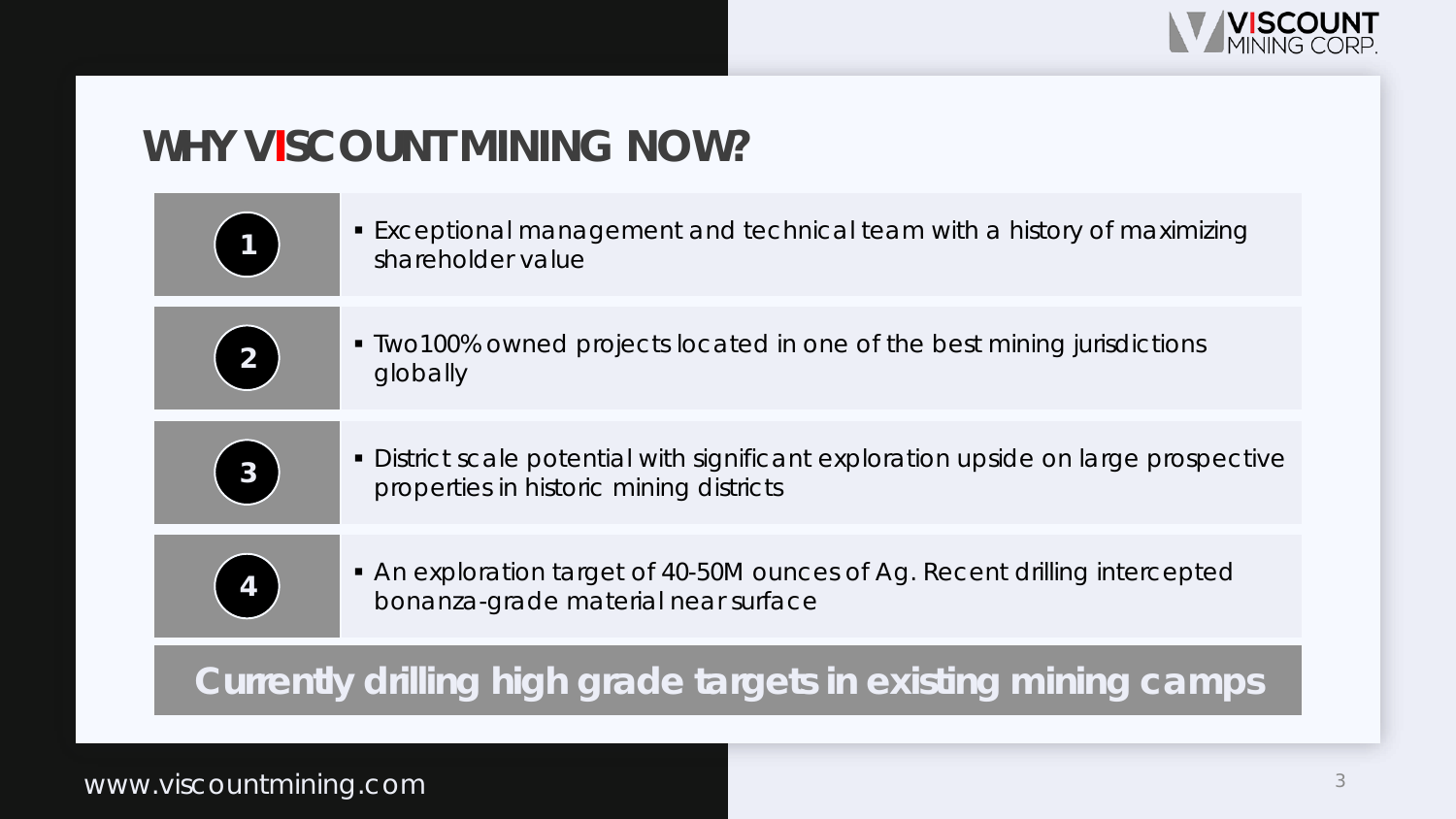

## **VISCOUNT MINING - TWO PROMISING PROJECTS**



**Exposed silver vein at Kate Deposit**

#### **Silver Cliff Project – Colorado**

- **The Company's flagship asset hosts a high-grade silver resource with** several mineralized deposits and significant exploration upside.
- **The Primary deposit named Kate hosts a historical (non-compliant) resource of 50M oz Ag**
- **The Passiflora deposit hosts a historical (non-compliant) resource of 64M oz Ag**
- Current resources:
	- Indicated Resources of 84 g/t Ag for **5.6M oz Ag**
	- Inferred Resources of 70 g/t Ag for **7.1M oz Ag**
	- Multiple exploration targets have been delineated for drilling

#### **Cherry Creek Project – Nevada**

- Hosts more than 20 past producing mines
- Property-wide exploration programs targeting several precious metal deposits geologically similar to Long Canyon (Newmont)
- Additionally, fault intersections at the Exchequer Mine, Blue Vein and New Century Mine offer compelling targets at depth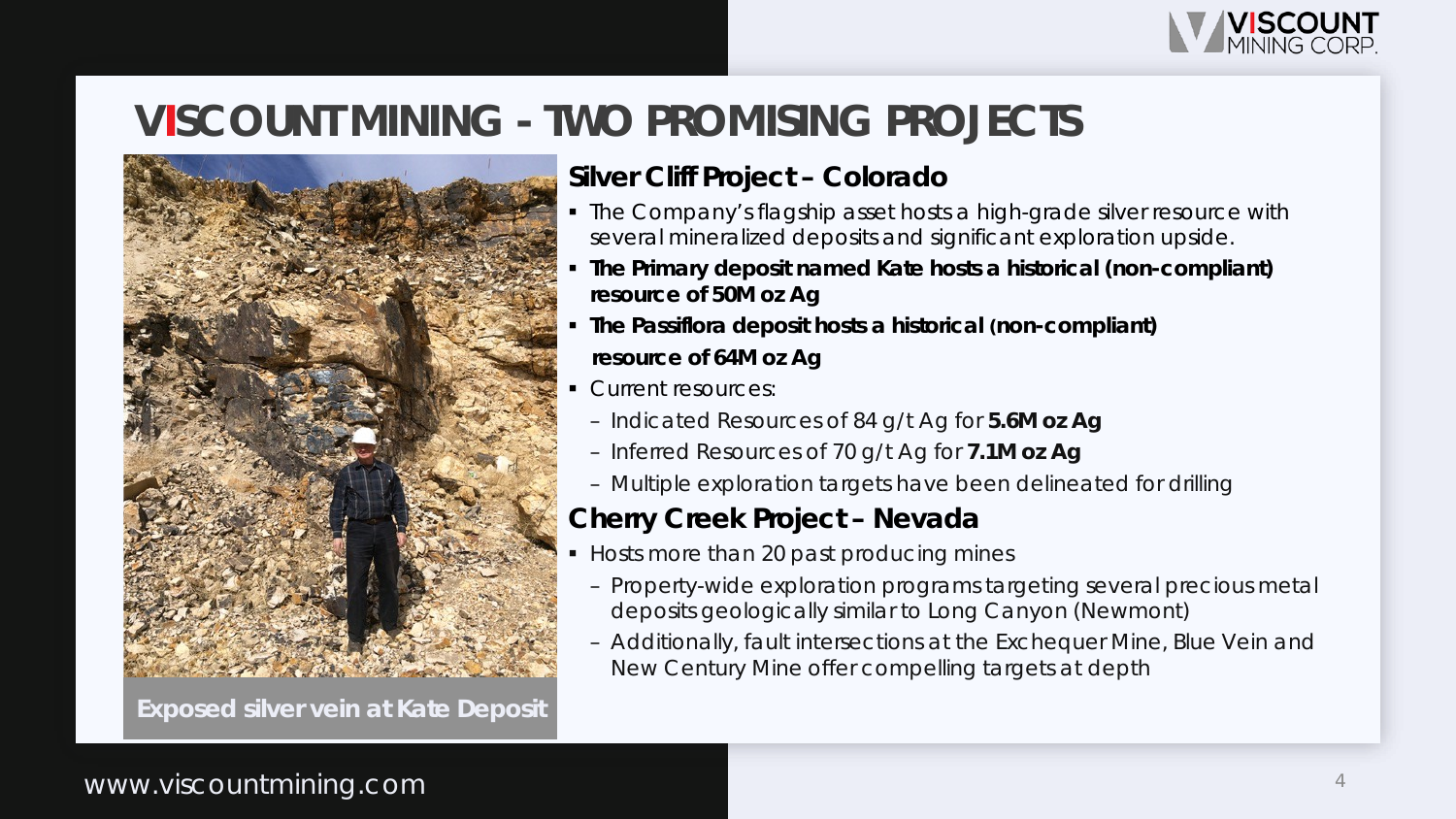

### **SILVER CLIFF – POTENTIALLY THE LARGEST SILVER DEPOSIT IN THE U.S.**

#### **Overview**

- Located in the Hardscrabble Silver District, ~225 km south of Denver, consisting of 96 contiguous claims encompassing ~900 hectares
- Current 43-101 resource of 12.7M oz
- **Politically stable, mining-friendly jurisdiction with year-round access by** paved road
- Strong social environment and highly supportive community
- Believed to overlie a large caldera and porphyry system, supported by the mineralogy and grade from the previous operators (high grade silver, gold and base metals)
- In 2014, Viscount acquired the property & strategically increased its land holdings

In 2016 to 2017, 1,367m were drilled across 19 holes returning bonanza-type grades as high as 1,768 g/t Ag at the Kate deposit.

- Near surface, open along strike and at depth amenable to open-pit mining
- Currently exploring to expand Kate to evaluate the resource potential of other historic mining areas
- Geological mapping suggests that the polymetallic resource maybe a combination of epithermal vein and a carbonate replacement deposit (CRD)

#### **Silver Cliff Mineralization**



#### **KSR Resource Summary**

|                        | Tonnes<br>(M) | Ag Grade<br>(g/t) | <b>Contained Ag</b><br>(M oz) |
|------------------------|---------------|-------------------|-------------------------------|
| M&I Resources          | 2.1           | 84                | 5.6                           |
| Inferred Resources     | 3.2           | 70                | 7.1                           |
| <b>Total Resources</b> | 5.2           | 75                | 12.7                          |

*April 15, 2018, Arseneau Consulting Services*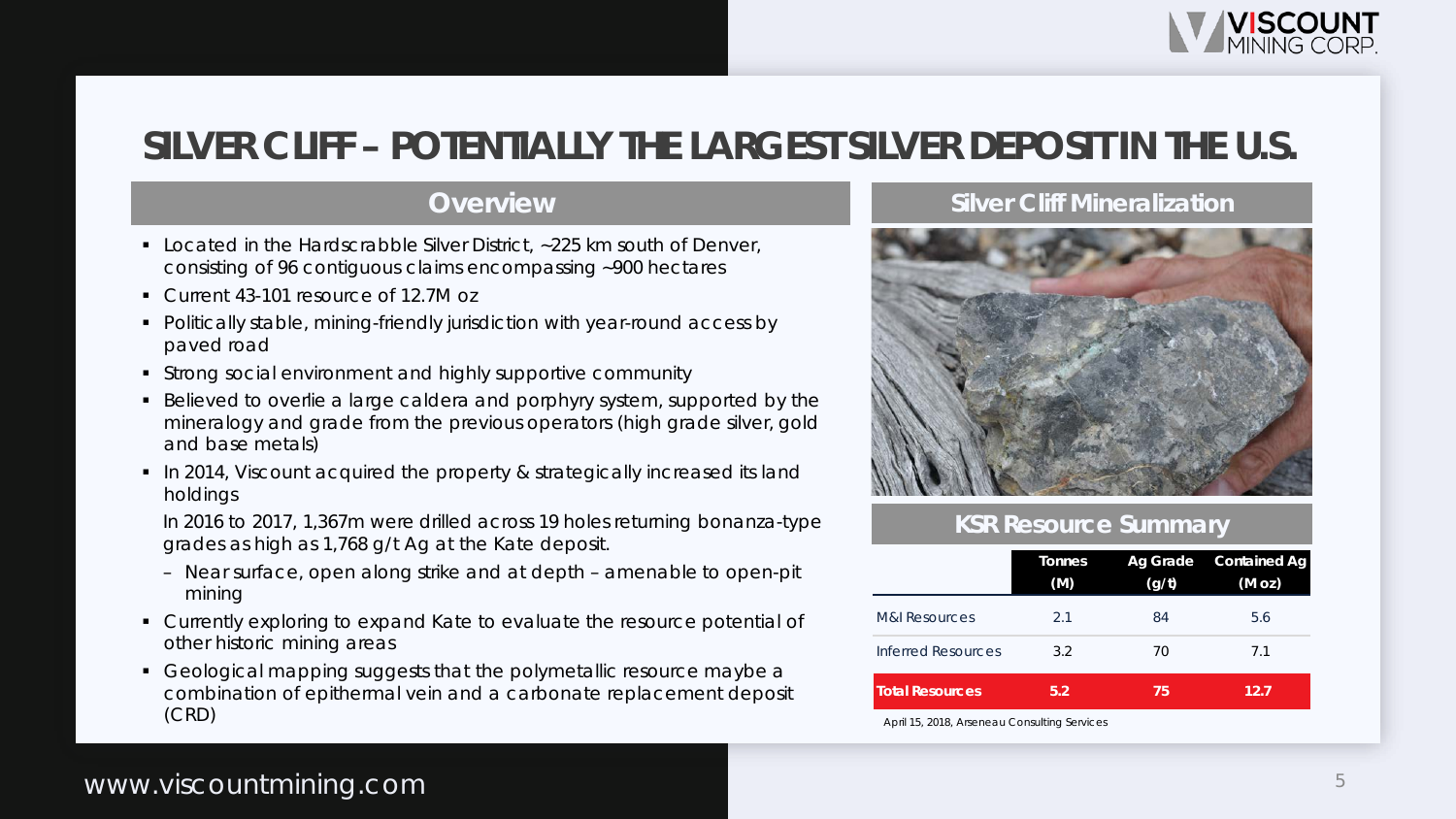

### **SILVER CLIFF TIMELINE**

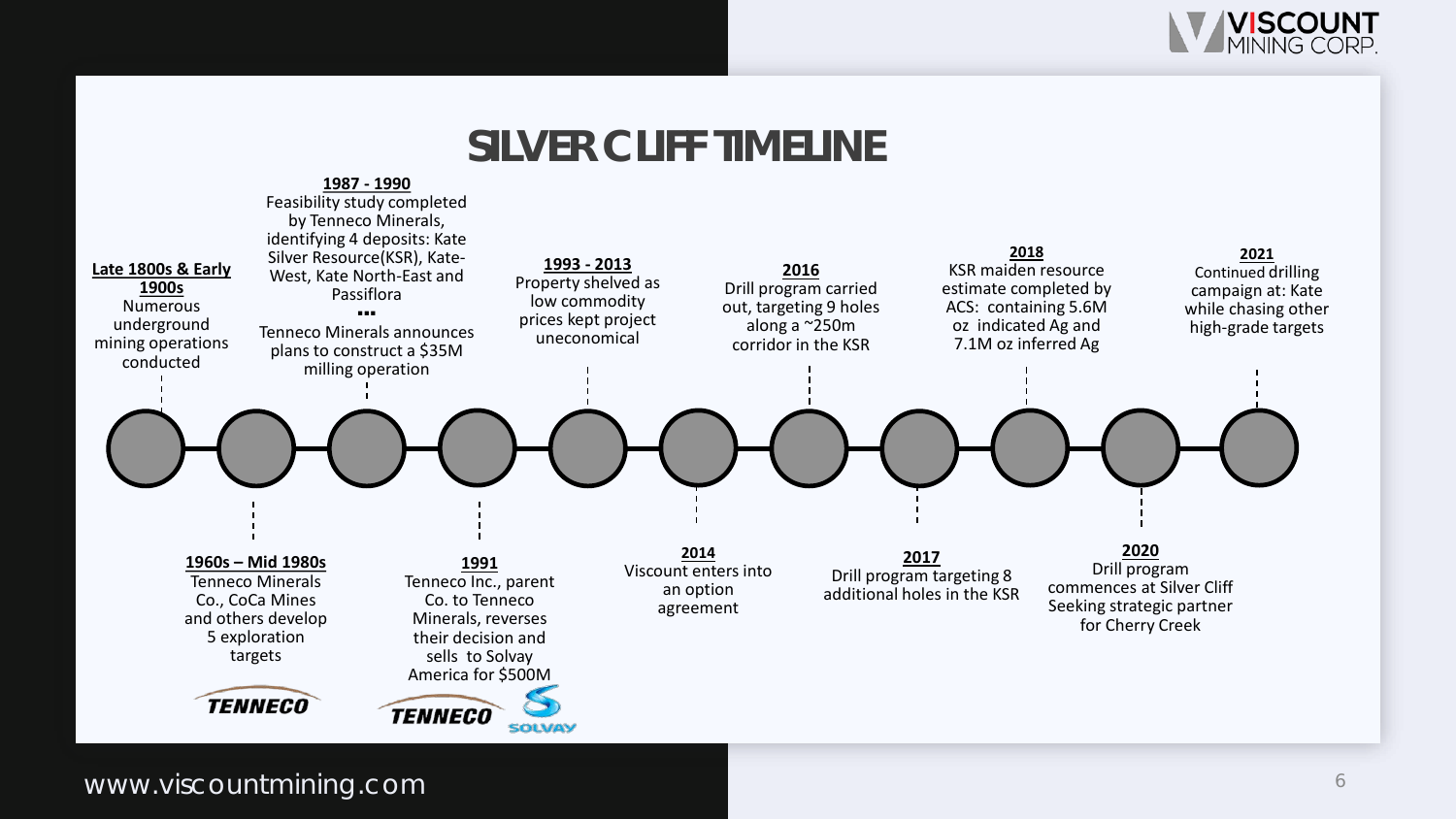

### **BONANZA-GRADE INTERCEPTS NEAR SILVER CLIFF SURFACE (>15M)**

#### **2016 Drilling Program Results (Averages) 2017 Drilling Program Results (Averages)**

| <b>Drill Hole</b>   | Interval<br>(m) | Ag<br>(oz/t) | Ag<br>(g/t) | <b>Ag</b><br>$(g*m)$ |
|---------------------|-----------------|--------------|-------------|----------------------|
| K16-01              | 14              | 29.7         | 924         | 12,668               |
| Including           | 6               | 56.8         | 1,768       | 10,767               |
| Including           | 4               | 13.7         | 427         | 1,563                |
| K16-03              | 17              | 4.6          | 142         | 2,372                |
| Including           | 9               | 7.8          | 242         | 2,207                |
| K16-04              | 18              | 6.6          | 204         | 3,731                |
| Including           | 8               | 12.2         | 380         | 2,896                |
| K16-05              | 14              | 12.6         | 391         | 5,359                |
| Including           | 6               | 24.5         | 762         | 4,641                |
| K16-06              | 8               | 1.5          | 47          | 360                  |
| K16-07              | 32              | 2.6          | 80          | 2,550                |
| Including           | 8               | 8.1          | 252         | 1,920                |
| K <sub>16</sub> -08 | 21              | 7.4          | 230         | 4,768                |
| Including           | 11              | 13.0         | 403         | 4,300                |
| K16-09              | 15              | 4.4          | 137         | 2,080                |
| Including           | 8               | 7.1          | 221         | 1,684                |

| <b>Drill Hole</b> | Interval<br>(m) | Ag<br>(oz/t) | Ag<br>(g/t) | Ag<br>$(g*m)$ |
|-------------------|-----------------|--------------|-------------|---------------|
| K17-01            | 12              | 2.9          | 90          | 1,080         |
| Including         | 3               | 7.6          | 237         | 711           |
| K17-02            | 33              | 3.0          | 93          | 3,069         |
| Including         | 18              | 3.9          | 121         | 2,169         |
| K17-04            | 21              | 3.9          | 122         | 2,556         |
| Including         | 12              | 5.8          | 181         | 2,170         |
| K17-05            | 15              | 9.0          | 280         | 4,194         |
| Including         | 8               | 15.3         | 477         | 3,578         |
| K17-06            | 15              | 4.2          | 131         | 1,965         |
| Including         | 3               | 13.9         | 432         | 1,296         |
| K17-07            | 12              | 2.6          | 82          | 984           |
| K17-08            | 11              | 1.0          | 32          | 336           |
| K17-10            | 23              | 3.5          | 110         | 2,468         |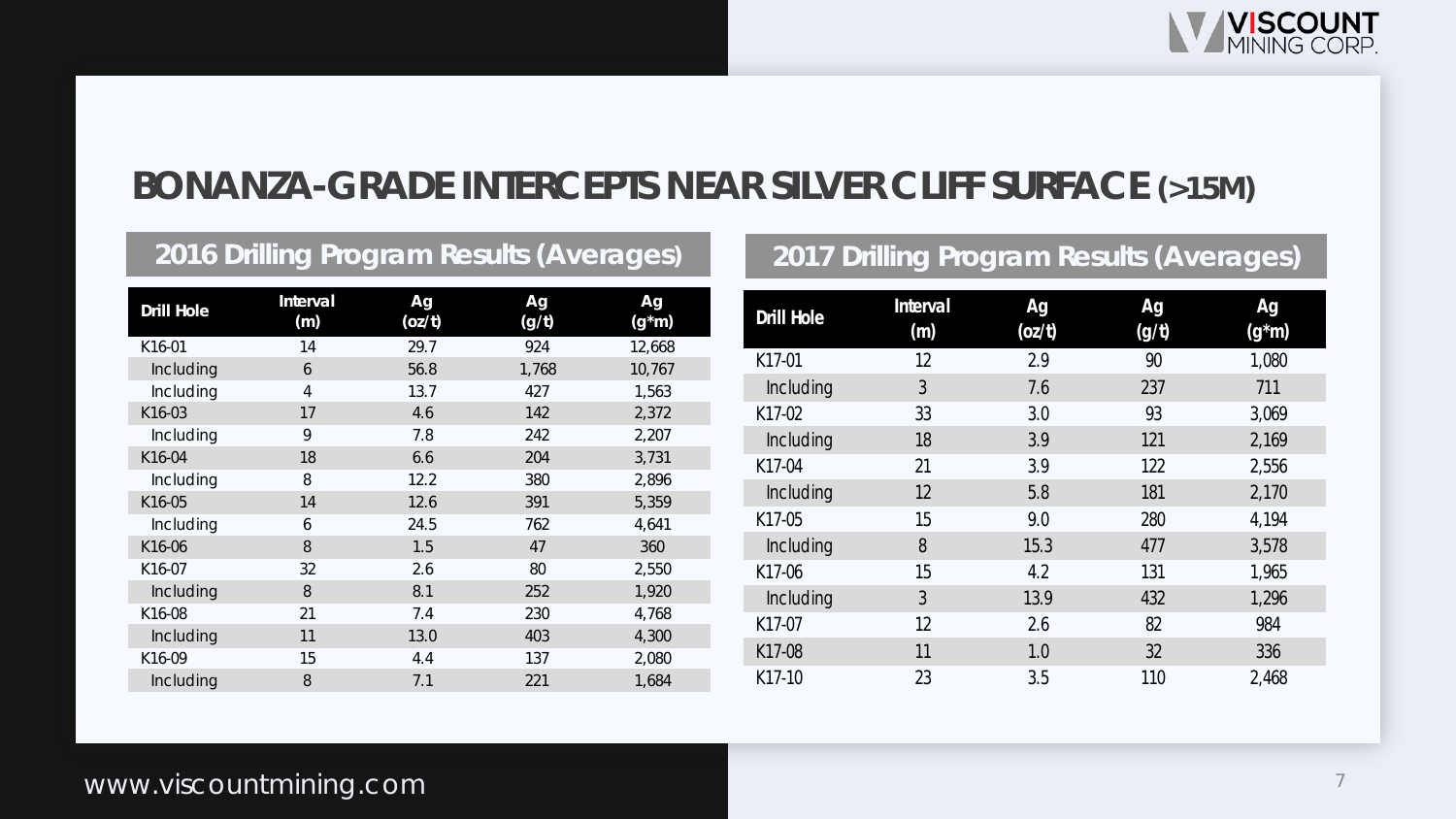

#### **Section Overlay Drill hole k1601 Assayed 1778.5 g/11 Ag over 6.1 meters**



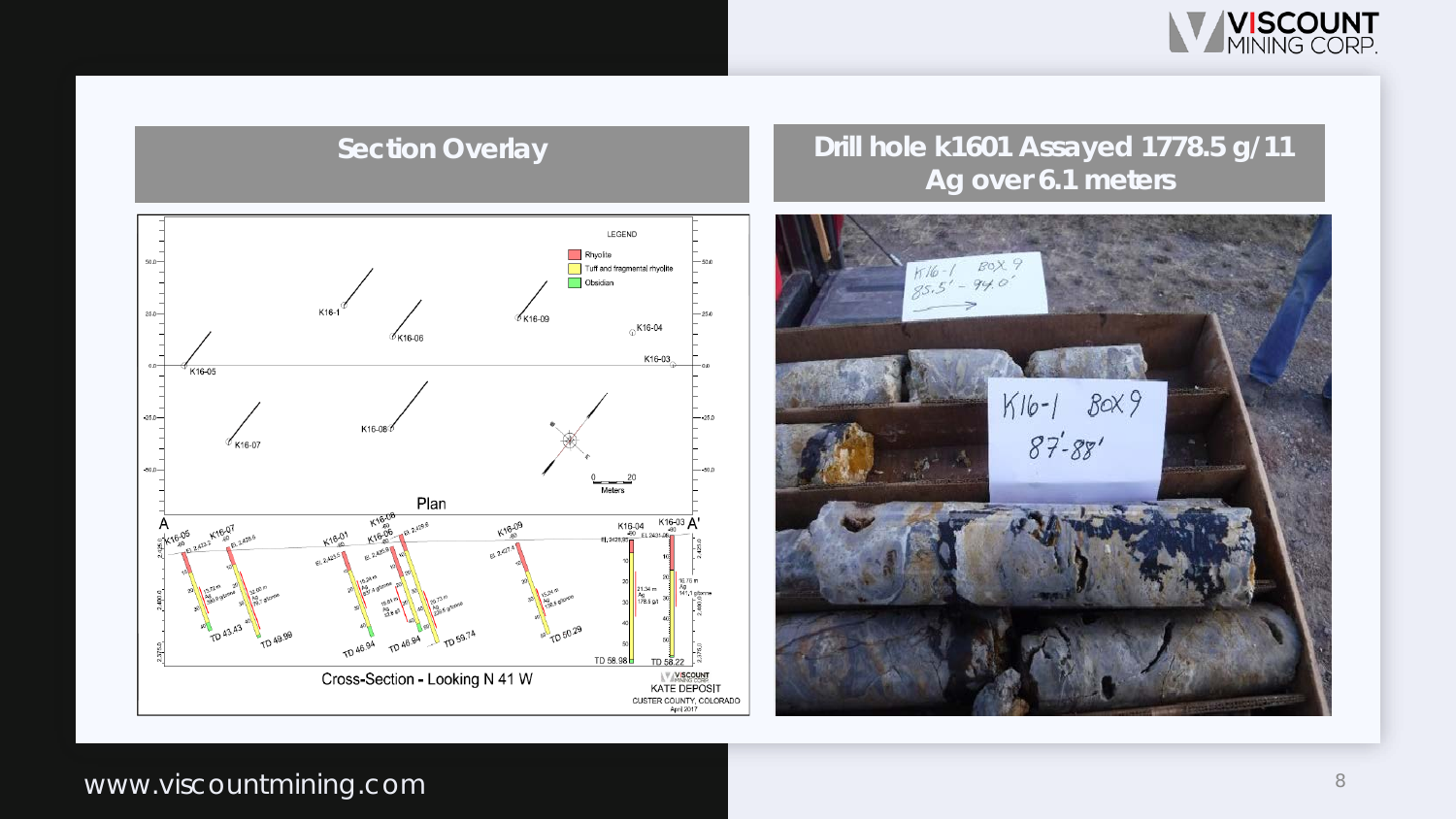### **NUMEROUS MINES & PROJECTS IN COLORADO**

| Operator                   | Mine / Project              | <b>Stage</b> | Metal Type(s)      |
|----------------------------|-----------------------------|--------------|--------------------|
| Newmont Goldcorp           | Cripple Creek & Victor Mine | Production   | Gold               |
| Freeport-McMoRan           | <b>Climax Mine</b>          | Production   | Molybdenum         |
| Freeport-McMoRan           | <b>Henderson Mine</b>       | Production   | Molybdenum         |
| Peabody Energy             | <b>Twentymile Mine</b>      | Production   | Coal               |
| <b>Arch Coal</b>           | West Elk Complex            | Production   | Coal               |
| Aurcana                    | Revenue-Virginius Mine      | Feasibility  | Silver             |
| Azarga Uranium             | Centennial                  | PEA          | Uranium            |
| Uranium Energy             | <b>Slick Rock</b>           | PEA          | Uranium, Vanadium  |
| Anfield Energy             | West Slope                  | PEA          | Uranium            |
| <b>Viscount Mining</b>     | <b>Silver Cliff</b>         | Exploration  | Silver             |
| <b>Zephyr Minerals</b>     | Dawson                      | Exploration  | Gold, Copper       |
| Western Uranium & Vanadium | <b>Sunday Mine Complex</b>  |              |                    |
|                            |                             | Exploration  | Uranium            |
| Libero Copper & Gold       | Tomichi                     | Exploration  | Copper, Molybdenum |
| <b>Napier Ventures</b>     | Calico Peak                 | Exploration  | Molybdenum         |
| <b>Napier Ventures</b>     | Emerald Isle                | Exploration  | Copper             |
| Franklin Mining            | <b>Franklin Mines</b>       | Exploration  | Gold               |
| Pedro Resources            | <b>Graysill Mine</b>        | Exploration  | Vanadium, Uranium  |
| <b>Zephyr Minerals</b>     | Green Mountain              | Exploration  | Copper, Gold       |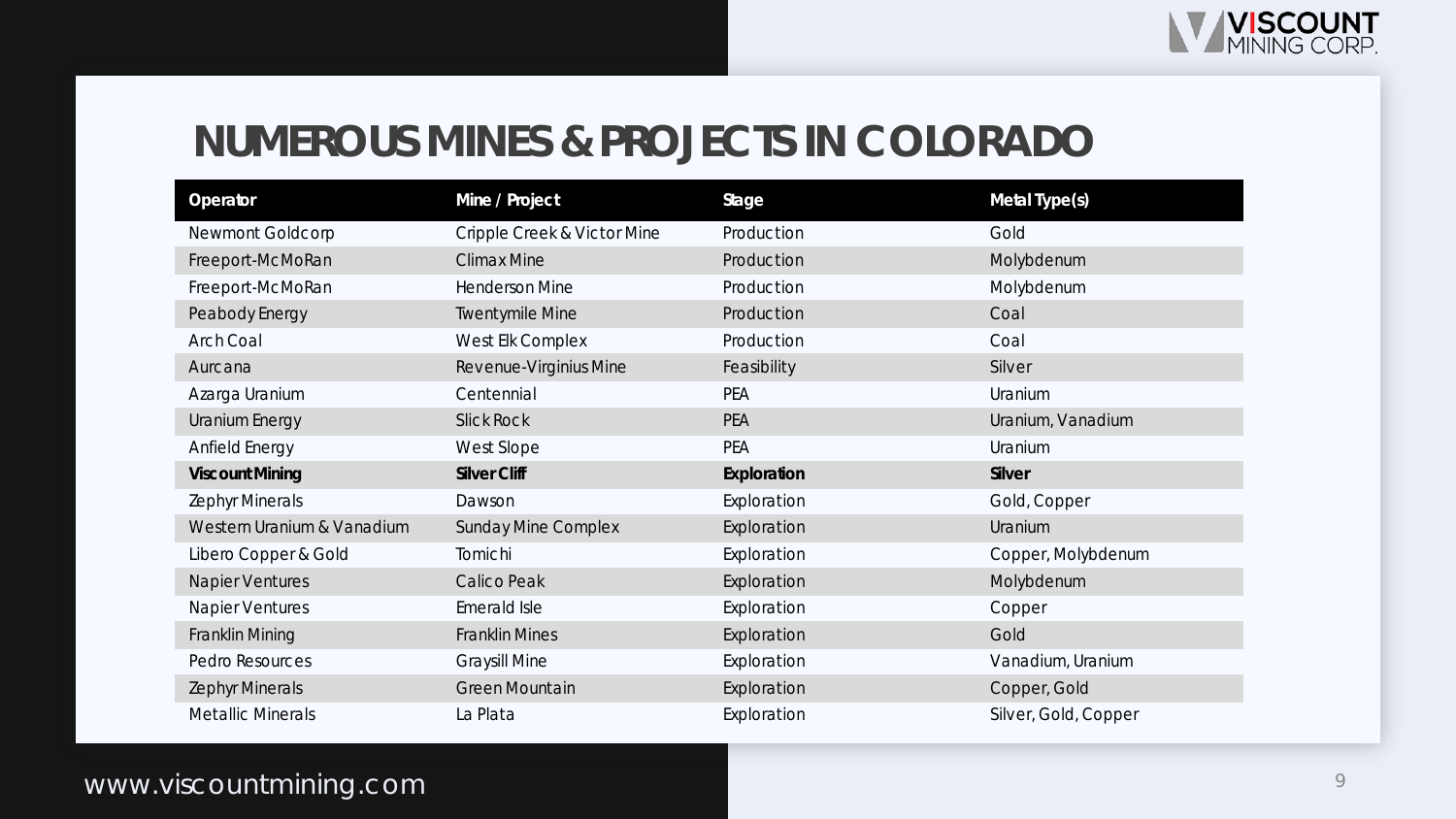

### **SILVER CLIFF - HIGHLY PROSPECTIVE EXPLORATION TARGETS**

| <b>Kate Deposit</b>    | • Primary deposit - displays a cohesive near surface, flat lying, silver deposit offering further<br>significant potential for resource expansion.<br>Drilling confirmed the presence of high-grade silver.<br>In the 1980s, Tenneco completed a feasibility study for an open pit silver mine and was to construct<br>a \$35M mill. The economic viability was proven in 1980's with silver trading at \$5/oz<br>The Parent Co. of Tenneco was sold and they divested their mineral interests in 1991. |
|------------------------|---------------------------------------------------------------------------------------------------------------------------------------------------------------------------------------------------------------------------------------------------------------------------------------------------------------------------------------------------------------------------------------------------------------------------------------------------------------------------------------------------------|
| <b>Kate West</b>       | Numerous prospective pits to be drilled and is continuous with the Kate Deposit<br>$\blacksquare$<br>No apparent natural breaks in the geology between this area and P17008 (113.5 g/tAg over 9m;<br>237.5g/t over 3m)                                                                                                                                                                                                                                                                                  |
| <b>Kate North-East</b> | Displays continuity hosted in the same unit as the Kate Deposit.<br>• Sparsely drill tested - Viscount Mining aims to employ a drill program to test further targets                                                                                                                                                                                                                                                                                                                                    |
| Passiflora             | Grading 1.62 oz/ton for a total estimate resource of 64M oz Ag (historical est. - not 43-101<br>compliant).<br>Potential deposit of 40M short tons (1980s report by CoCa Mines)<br>$\blacksquare$                                                                                                                                                                                                                                                                                                       |
|                        | Additional prospective targets identified (Sinter, White Hills East, Round Mountain and                                                                                                                                                                                                                                                                                                                                                                                                                 |

**Postman Breccia)**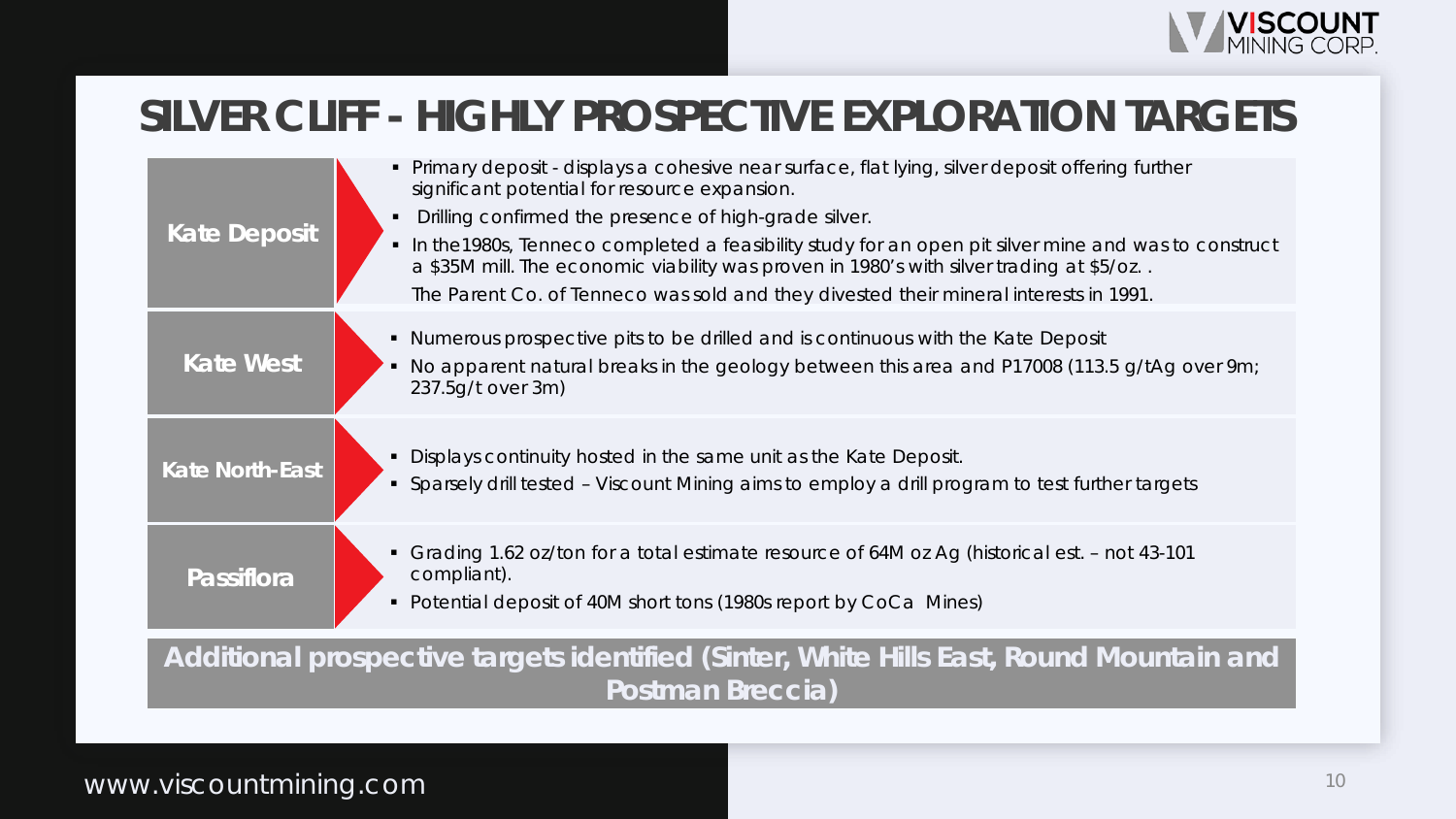

### **CHERRY CREEK – EXPLORING THE EXTENSIONS OF MAJOR VEINS**

#### **Overview**

- Located in Nevada ~50 miles north of Ely, consisting of 320 contiguous claims, as well as mill rights. Covering more than 2,658 hectares containing over 20 past producing mines. Documented historical production of:
	- 312k short tons of mineralized material containing 1.6M oz Ag, 32k oz Au, 144k lbs Cu and 832k lbs Pb as well as an undisclosed amount of tungsten related to the World War II effort
- Snowdon Mining Industry Consultants identified structural, mineralogical and stratigraphic parallels with the sediment-hosted deposit being mined by Newmont at Long Canyon.
- Viscount has now consolidated the majority of Cherry Creek's historical mines
	- The district also shares characteristics with Long Canyon(Newmont), Bald Mountain (Kinross), Pequot (Agnico).
- In 2015 and 2018, the Company conducted drilling programs totaling 2,658m
- In 2019, a thesis was completed by David Freedman on the Cherry Creek District under the direction of Dr. Ressel – Former Chief Geo. of Newmont North America.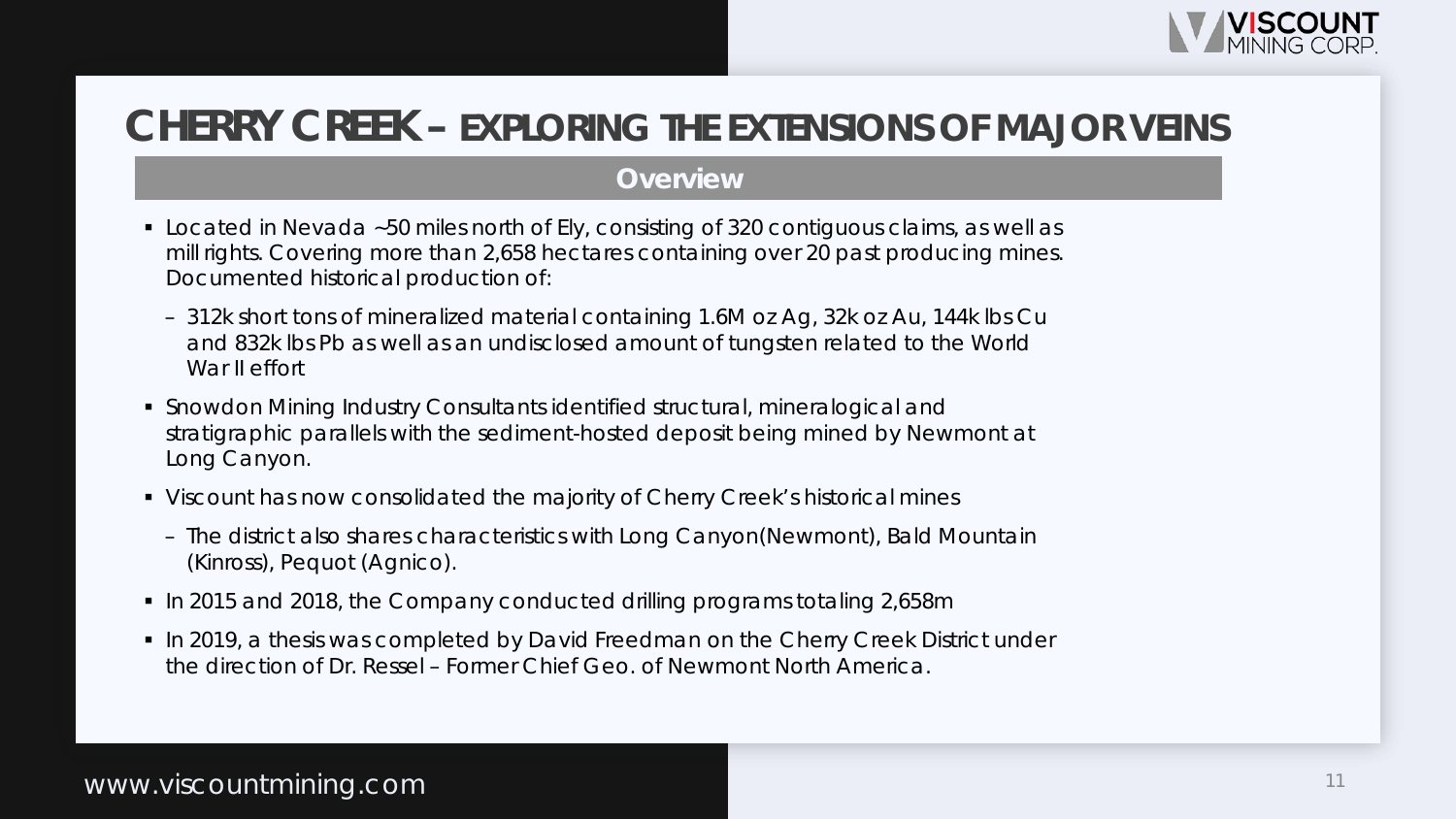

### **CHERRY CREEK – VISCOUNT EXPLORATION PROGRAMS**

#### **Summary**

- In 2014, 302 chip samples indicated widespread occurrences of anomalous high-grade gold, silver and base metal mineralization confirming cited historic reports
	- 99 instances assaying > 28 g/t **Ag**, 31 assaying > 282 g/t **Ag** and 8,700 g/t Ag
	- 21 instances assaying > 1.0 g/t **Au**, 7 assaying > 10.0 g/t **Au** and 76.9 g/t Au
	- 3 assays containing > 1% **Cu**, up to 3.4% Cu
	- 14 assays containing > 1% **Pb**, up to 20% Pb
	- 10 assays containing > 1% **Zn**, up to14% Zn
- In 2015, Twelve RC drill holes targeted the historic silver mining area encompassing the Ticup, Doctor's Cut and Jacob's Cut mines
	- 2,224m were drilled at depths ranging from ~ 80m to 330m
- In 2018, 434m holes targeted the Star and Exchequer vein systems to test for continuity at depth and better understand the nature of the mineralization and host geology
	- Results displayed that the Star mine extends much deeper and possibly widens at depth
	- The North Star vein had established gold and silver mineralization 132m from surface
	- CC046 returned feathered drill sample chips, suggesting the possibility for greater mineralization
	- Both Star Mine and North Star identified quartz vein stockwork alteration, requiring further investigation
	- Surface rock sampling on the Exchequer vein yielded between 1.7 g/t Au and 320 g/t Ag, , providing encouraging results to follow up on as a nearby bulk tonnage target

#### www.viscountmining.com and the community of the community of the community of the community of the community of  $\sim$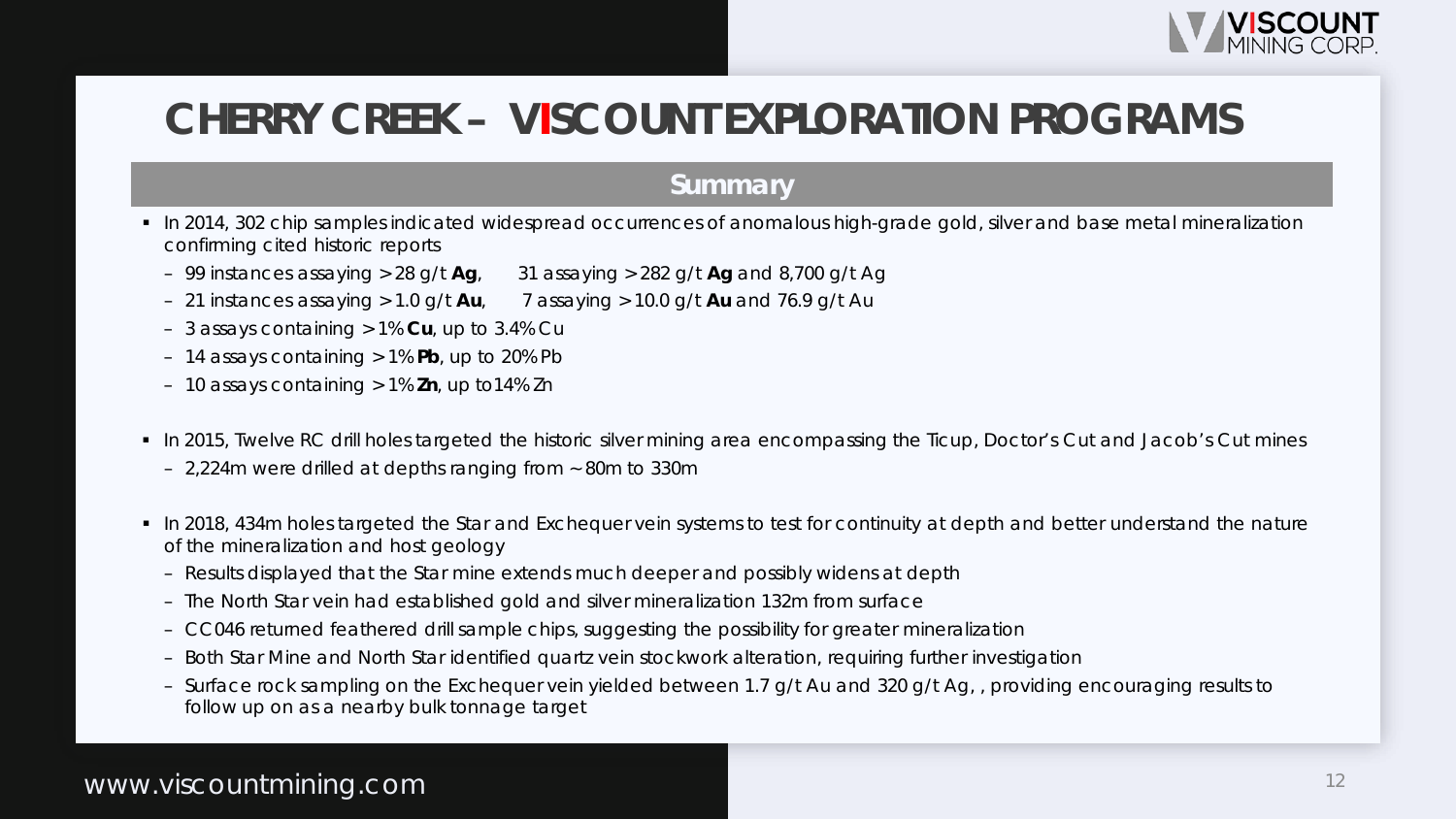

### **CHERRY CREEK – COMPELLING DRILL RESULTS**

|                               | <b>OCIECI ZUTO DIIII RESUITS</b> |                          |                           |                |
|-------------------------------|----------------------------------|--------------------------|---------------------------|----------------|
| Drill Hole                    | Interval<br>(m)                  | Ag<br>(g/t)              | Maximum Ag<br>Assay (g/t) | Ag<br>$(g*m)$  |
| CC001                         | 9                                | 53                       | 99                        | 479            |
| CC002                         | 28                               | 52                       | 167                       | 1,430          |
| <b>CC004</b>                  | 3                                | 15                       | 17                        | 46             |
| <b>CC005</b>                  | 5                                | 9                        | 11                        | 43             |
| CC006                         | 12                               | 118                      | 506                       | 1,435          |
| CC007                         | 6                                | 20                       | 57                        | 119            |
| <b>CC008</b>                  | 101                              | 7                        | 64                        | 744            |
| <b>CC009</b>                  | 8                                | 56                       | 117                       | 424            |
| CC010                         | 15                               | 54                       | 133                       | 824            |
| <b>CC011</b>                  | 31                               | 50                       | 247                       | 1,525          |
| 2018 Drill Results (Averages) |                                  |                          |                           |                |
| Drill Hole                    | Interval<br>(m)                  | $\overline{Ag}$<br>(g/t) | Au<br>(g/t)               | Ag Eq<br>(g/t) |
| CC045                         | 125                              | 25                       | 1.6                       | 144            |
| <b>CC046</b>                  | 174                              | 320                      | 1.7                       | 446            |

**Select 2015 Drill Results**

#### **Section A Overlay with 2015 Drill Results**

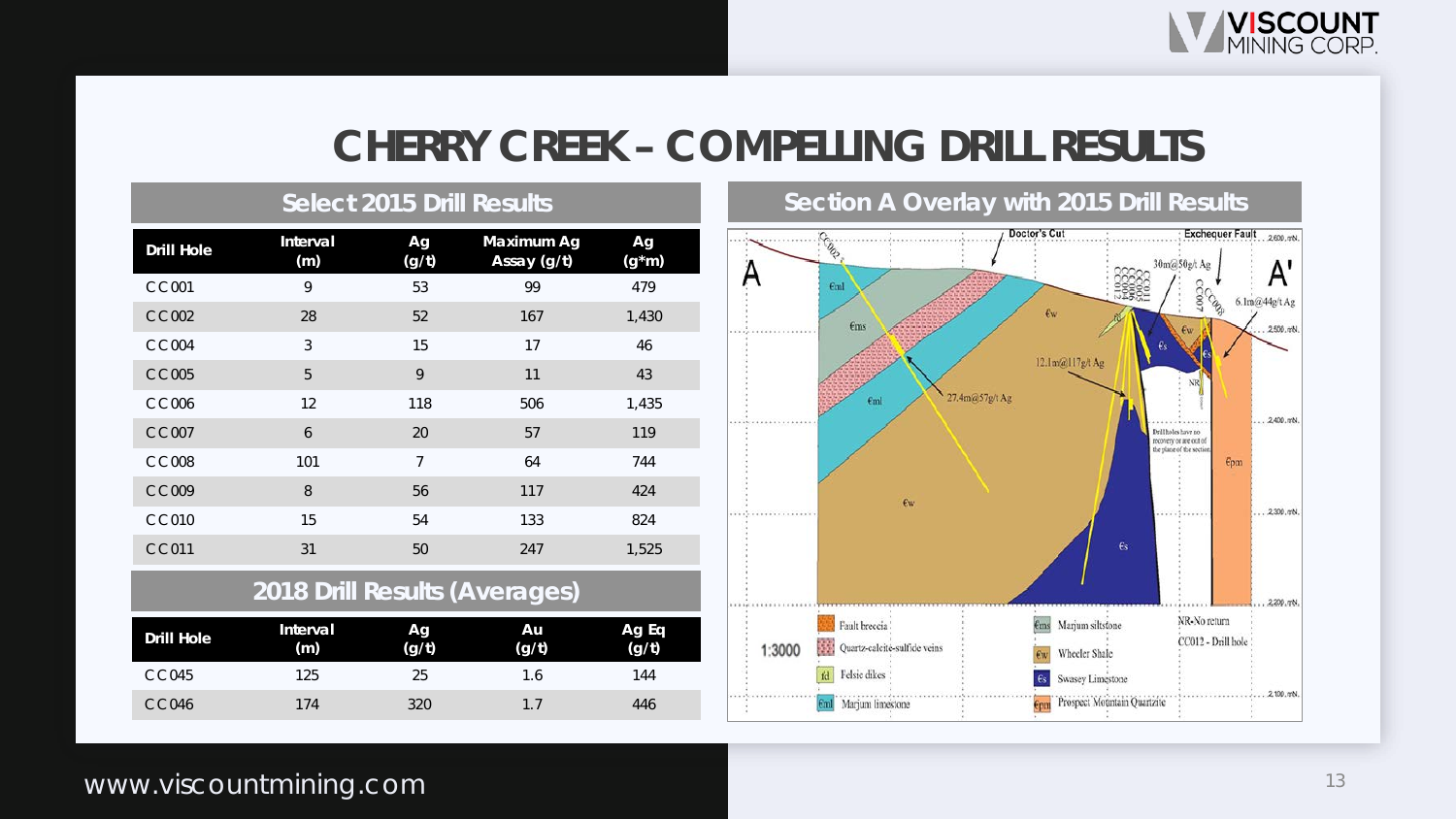

### **CHERRY CREEK HIGHLIGHTS**

| Thesis under<br>the Guidance<br>of Former<br><b>Chief Geo. for</b><br><b>Newmont</b> | • Completed by David Freedman in 2019 as part of his Master's in Geology at the University of Nevada<br>under the direction of the top advisor Dr. Michael Ressel, previously Newmont's Chief Geologist for<br>North America. Dr Ressel advised Mr. Freemen to study this project<br>• The thesis documents a large, long-lived hydrothermal system showing an abundance of<br>hydrothermal-induced mineralization encompassing a footprint of nearly 8 km <sup>2</sup> of favorable structures<br>and stratigraphy<br>• Demonstrated various mineral occurrences - an extremely useful tool for future exploration targets<br>- Viscount intends to use this work to help develop a model of the mineralizing events and to assist<br>with targeting the next deposits |
|--------------------------------------------------------------------------------------|-------------------------------------------------------------------------------------------------------------------------------------------------------------------------------------------------------------------------------------------------------------------------------------------------------------------------------------------------------------------------------------------------------------------------------------------------------------------------------------------------------------------------------------------------------------------------------------------------------------------------------------------------------------------------------------------------------------------------------------------------------------------------|
| Several<br><b>Future</b><br><b>Exploration</b><br><b>Targets</b>                     | • To explore the Star, Exchequer, Flint Canyon, Lead Mine Canyon and the Doctor's Cut targets<br>• The Star Vein was the most exploited with an estimated average of 7.1 g/t Au and 564 g/t Ag<br>- The vein is ~670m long and extends over 250m at depth<br>• The fault intersections at the Exchequer Mine, Blue Vein and New Century Mine are compelling<br>targets at depth<br>- A single sample of a brecciated quartz vein outcrop along strike of the main vein contained a<br>concentration of 1.7 g/t Au and 320 g/t Ag<br>- Au and Ag grades from historical production average ~1.4 g/t Au and ~621 g/t Ag                                                                                                                                                   |

### www.viscountmining.com and the state of the state of the state of the state of the state of the state of the state of the state of the state of the state of the state of the state of the state of the state of the state of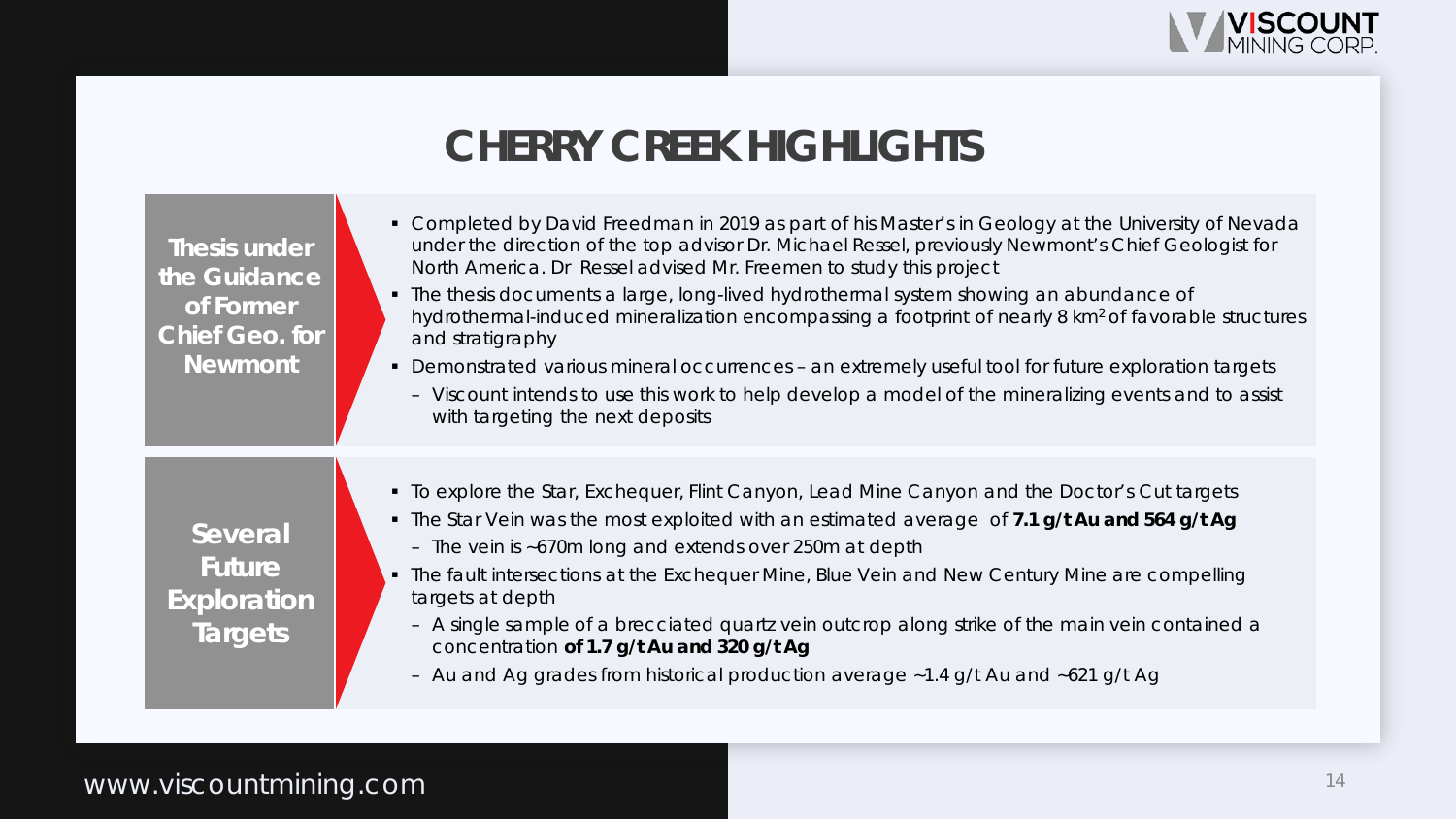

### **MANAGEMENT TEAM AND BOARD**

| <b>Jim MacKenzie</b><br>Founder, President, CEO<br>& Director                         | • Founded Viscount Mining Corp. in 2010<br>• Led the development of several JV mining agreements, land acquisitions and exploration contracts<br>Highly experienced and successful track record of raising equity and project capital                                                           |
|---------------------------------------------------------------------------------------|-------------------------------------------------------------------------------------------------------------------------------------------------------------------------------------------------------------------------------------------------------------------------------------------------|
| <b>Grant Devine</b><br><b>Interim Chairman</b>                                        | Distinguished career in academics and business. Holds a B.Sc. M. AgEc, PhD.<br>Dr. Devine served as Premier of Saskatchewan from 1982 to 1991, he presided over the privatization of<br>Potash Corp. and Cameco, both world leaders in their industries. Served on the Board of Agrium 10 years |
| Kaare G. Foy<br>Sr. Advisor                                                           | Extensive mining experience in the Canadian, Australian and the UK with both public and private Co's.<br>٠<br>Former Executive Chairman of Great Panther Silver from 2003 to 2012<br>Under Kaare's leadership, the TSX and NYSE issuer reached a market capitalization of US\$600M              |
| <b>Mark Abrams</b><br><b>Technical Advisor &amp;</b><br><b>Director</b>               | • 30+ years of experience in domestic and international mineral exploration<br>Extensive experience initiating and conducting advanced project evaluations and acquisitions globally,<br>including Canada, the US, Chile and Indonesia, among others                                            |
| <b>Bill Macdonald</b><br>Corporate Secretary &<br><b>Director</b>                     | Founder and Principal of Macdonald Tuskey, a boutique securities and corporate finance firm<br>Former Partner at Clark Wilson LLP for a decade<br>Extensive experience conducting acquisitions, mergers, takeovers, IPOs and secondary financings                                               |
| <b>Derick Sinclair</b><br><b>CFO</b>                                                  | • 25+ years of experience in accounting and financial management<br>Mr. Sinclair began his accounting career in 1982 with KPMG as an auditor, and later BC Rail in 1985<br>Progressed through BC Rail to ultimately become their Director of Fleet Management until 1996                        |
| <b>Andrew Gertler</b><br><b>Director</b>                                              | • 30+ years of experience executing M&A transactions in the private equity, distressed debt and real estate<br>Well versed in cross-border financings, corporate reorganization and private equity investments<br>$\blacksquare$<br>Former SVP and Director of Hudson Advisors Canada           |
| <b>Harald Hoegberg</b><br><b>Independent Advisor &amp;</b><br><b>Qualified Person</b> | • 40+ years of global experience as a geologist and consultant to the mining industry and is a Certified<br>Professional Geologist with the American Institute of Professional Geologists. Clients have included Placer-<br>Dome, Teck Resources, US Lime & Mineral, and Cyprus Mining.         |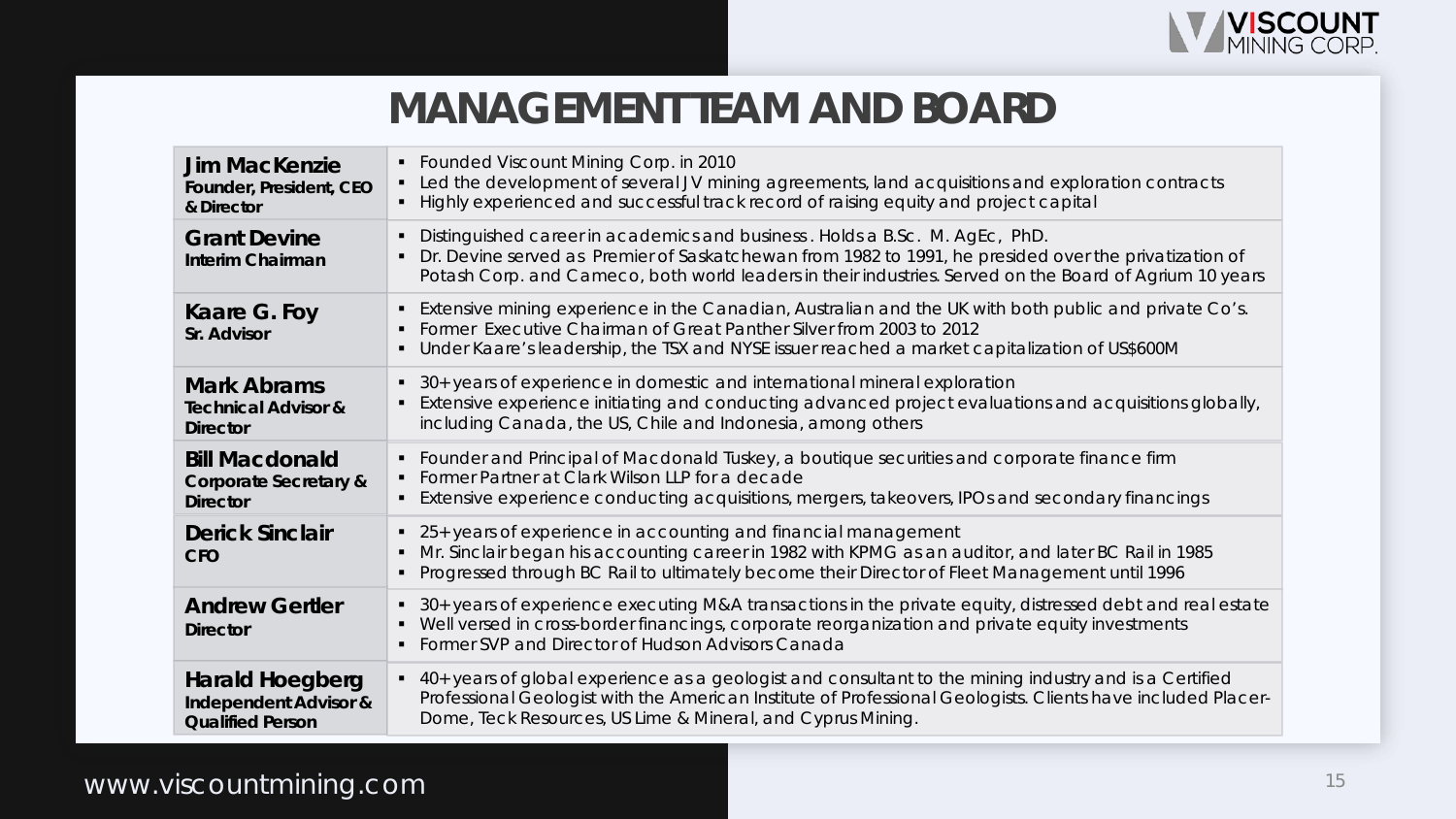

### **CAPITAL STRUCTURE AND OWNERSHIP**



www.viscountmining.com and the state of the state of the state of the state of the state of the state of the state of the state of the state of the state of the state of the state of the state of the state of the state of